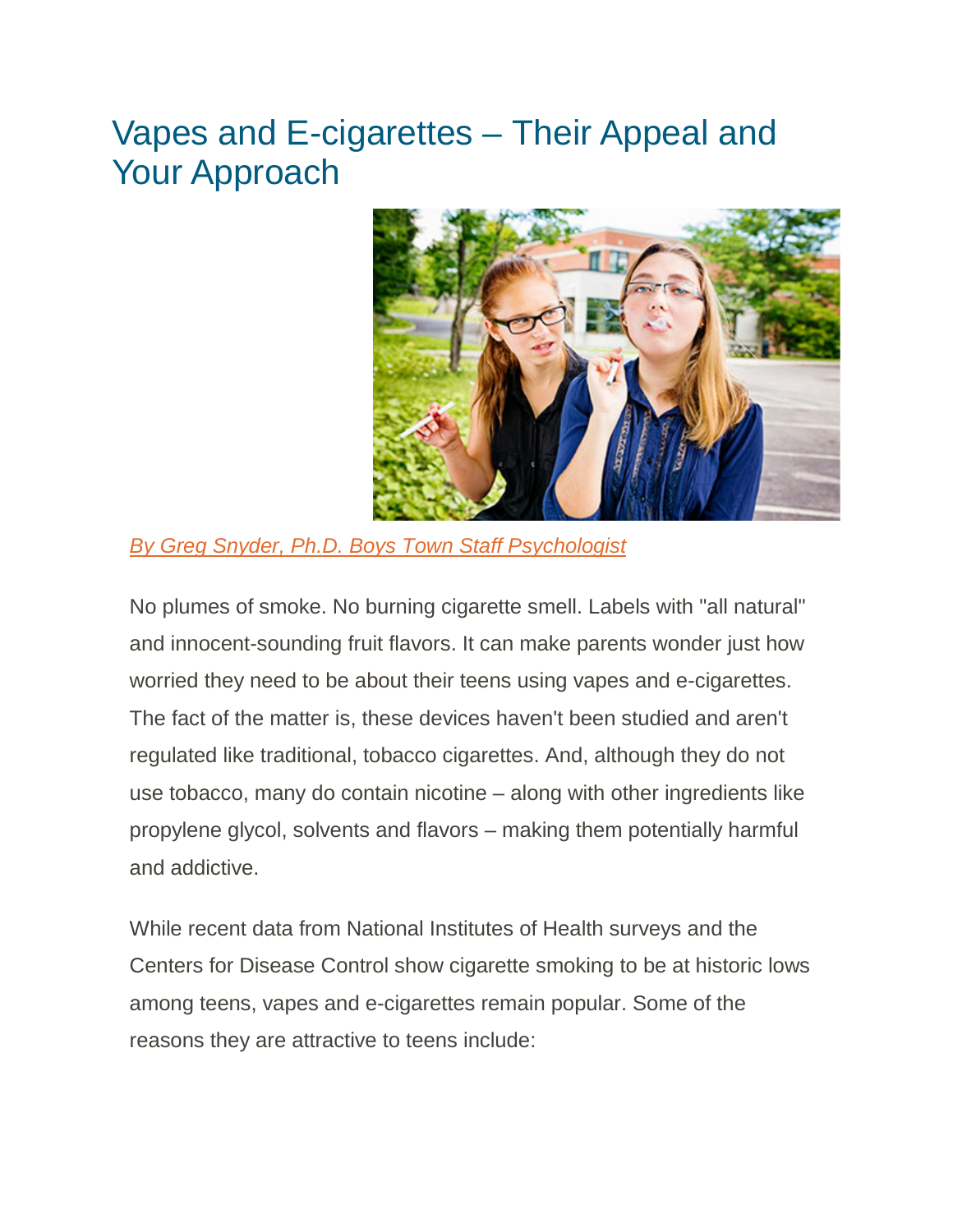- No secondhand smoke, so no foul odor or telltale clouds of smoke, making them more socially acceptable
- Flavors like fruits, mint and even crème brule are appealing to teens and make vaping seem less harmful
- Innovative devices like Juuls, that resemble a USB drive, or Suorin, with devices shaped like teardrops or with slim profiles to like credit cardsized electronics are easy to carry and often overlooked by parents
- Misconception among teens that continue to positively reinforce the perception that vapes and e-cigs are "safe" and "non habit forming." In fact, when asked in a recent NIH survey, more than half said "just flavoring"

## **What are the risks?**

When vapes and e-cigarettes first came on the market, they were **marketed** as a great way to help smokers quit smoking. **Manufacturers and distributers claimed that the liquids sold did not** contain the carcinogens - **cancer-causing chemicals -** that cigarettes do and they don't produce secondhand smoke. In many cases, they cost less when compared with traditional cigarettes; however, this is because that have yet to be targeted for state taxes that currently affect cigarette producers. They also present their own risks.

- Devices are designed to heat up the liquid in the pod or container and turn it to vapor, which is inhaled. The liquid is not regulated so there's no precise way to know what chemicals are being inhaled.
- A JUUL pod has a formula that contains 5% nicotine, the equivalent of a pack of cigarettes, and produces an intense nicotine rush that can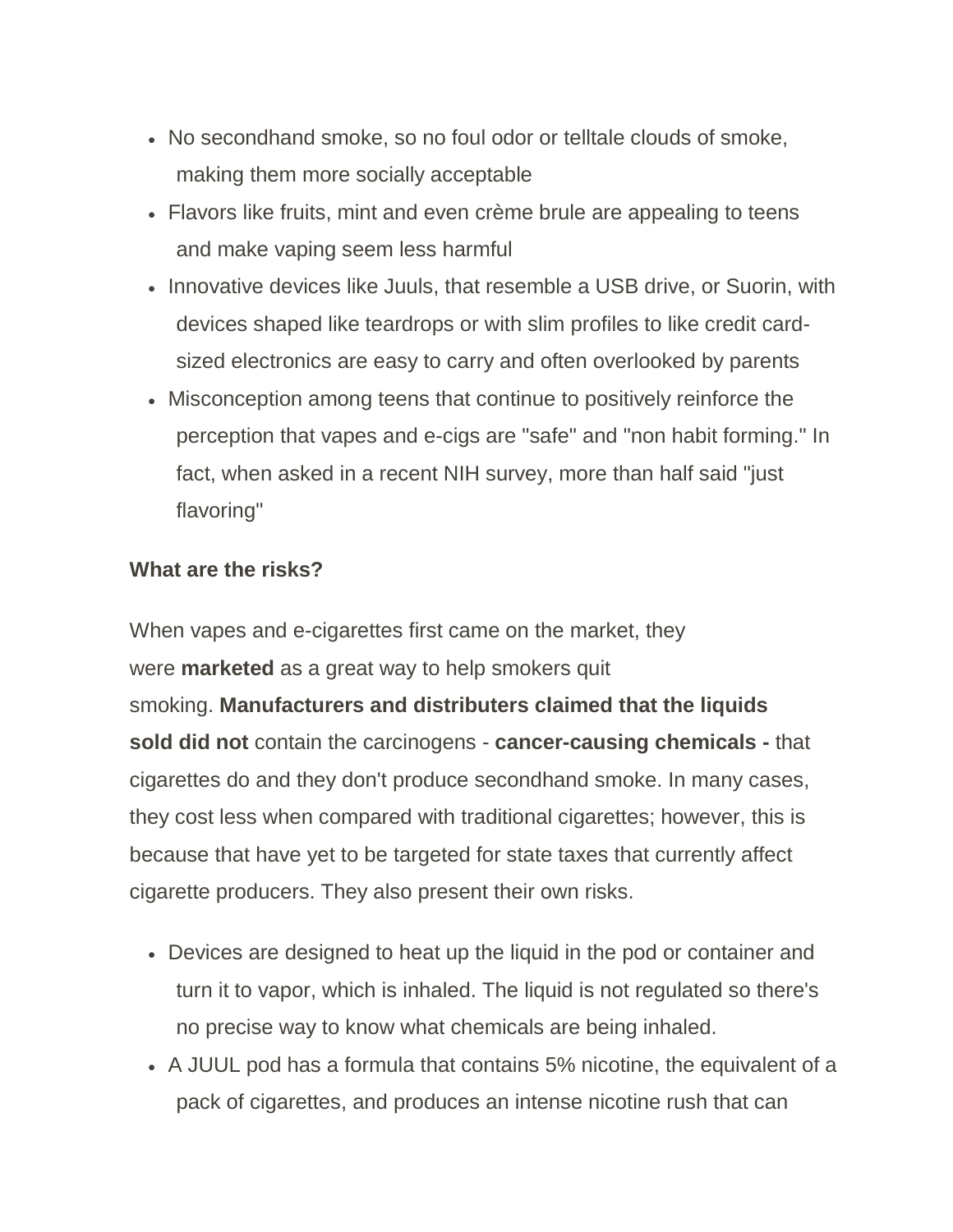produce nicotine high. This affects cognitive development and can make a young person susceptible to substance use disorders or substance dependence when they're older. In addition, there are a multitude of other, more potent risk factors associated with substance dependence/substance use problems.

- *Nicotine is a highly addictive substance.*
- *Nicotine is a known health hazard that adversely affects the vascular system and fetal development and may promote tumor growth.*

## **What can you do?**

Although most state laws require individuals to be 18 or older, that can still put access to vapes and e-cigarettes within reach of your teen. Misinformation and the mystique of these devices can make them attractive, so arm yourself and your teen with information:

- Ask what they think of vaping and if they're aware of it among friends and classmates.
- Tell them what you know about the dangers of it and the short- and long-term risks to them.
- Visit websites to see what these devices and accessories look like so you'll know if you find them at home.
- Share news stories and articles that talk about the subject.

Above all, make sure your teen understands your expectations and rules regarding smoking, vaping and the use of e-cigarettes – and the consequences if they are broken. Depending on their age and the laws in